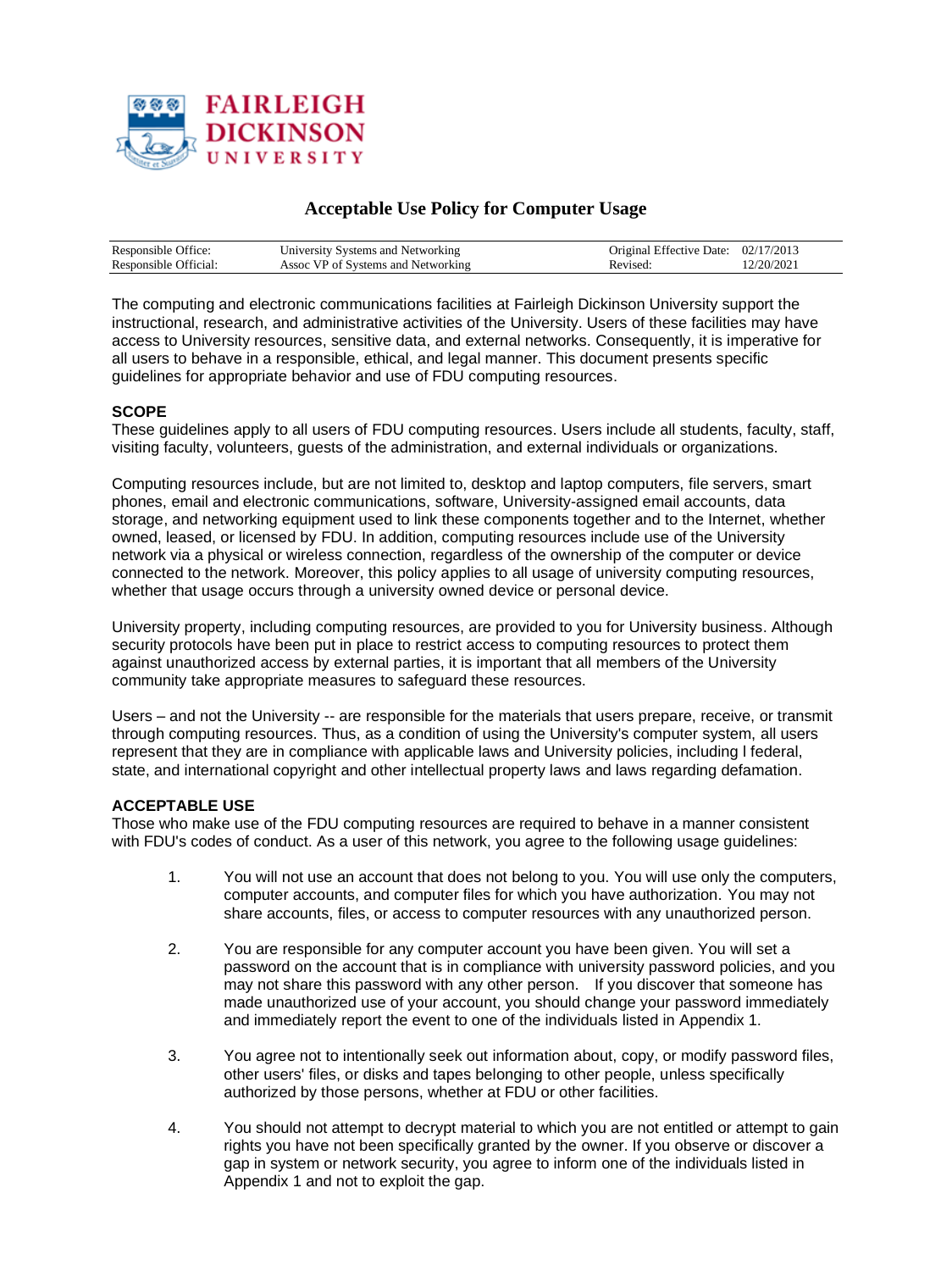- 5. You agree to refrain from any activity that interferes with a computer's operating system or its logging and security systems, or that may cause such effects.
- 6. You must be sensitive to the public nature of computing resources and agree not to transmit, post, or otherwise display material that is threatening, obscene, harassing, or defamatory. The use of University computing resources to libel, slander, or harass any other person is not allowed and could lead to University discipline as well as legal action by those who are the recipients of these actions.
- 7. You agree not to make copies of or distribute software the University owns or uses under license, unless the owner of the software or the owner of the license has specifically granted permission to copy. If in doubt as to whether you have permission to copy software, assume you don't.
- 8. Messages, statements, and declarations sent as electronic mail or public postings should be treated as if they were tangible documents. From electronic identifiers used in the transmission of messages, addressees can see the University is the source of the message or its system is being used to transmit it, similar to how letterhead or return addresses on a tangible document would identify the University. Therefore, as a representative of the FDU community, you are expected to respect the University's good name in your electronic dealings with those both within and outside the University. Moreover, in so far as employees make use of FDU computing resources to relay personal opinions, it is their obligation to make sure that no addressee can infer that their personal opinions are necessarily shared or authorized by the University, and they are obligated to clearly identify their opinions as their own and not those of the University.
- 9. You agree not to create, alter, or delete any electronic information contained in any system that is not your own work, unless specifically authorized by the owner of that information.
- 10. You agree not to create, send, or forward electronic chain mail letters. You agree not to attempt to alter or forge the "From" line or any other attribution of origin contained in electronic mail or postings. You agree not to use any of the University systems for sending what is commonly referred to as "SPAM" mail (unsolicited bulk email).
- 11. You may l not use FDU computing resources as a means of obtaining unauthorized access to any other computing systems.
- 12. FDU's data storage on University servers, hosted servers, third party storage, or hosted storage, is an FDU computing resource with costs attached and should be used with care and discretion. It is primarily meant for current class work, research and development projects, business files, and temporary storage of other files. Users are expected to keep their disk usage reasonably minimized, in keeping with their University role.
- 13. Network addresses such as TCP/IP addresses and machine addresses are assigned by University Systems and Networking staff and may not be altered or otherwise assigned without the explicit permission of the Associate Vice President of Systems and Networking (or other designee). In addition, no equipment may be attached to the network without the explicit permission of the Associate Vice President of Systems and Networking (or other designee).
- 14. FDU's computing resources are not to be used for the transmission of commercial or personal advertisements, solicitations, and promotions or for extended reproduction of political, ideological or commercial material originated by a person or organization. This includes but is not limited to the execution of revenue-generating advertising programs which pay users when the programs are run. The Associate Vice President of Systems and Networking (or other designee) may suspend this rule when it is in FDU's best interest to permit such activity.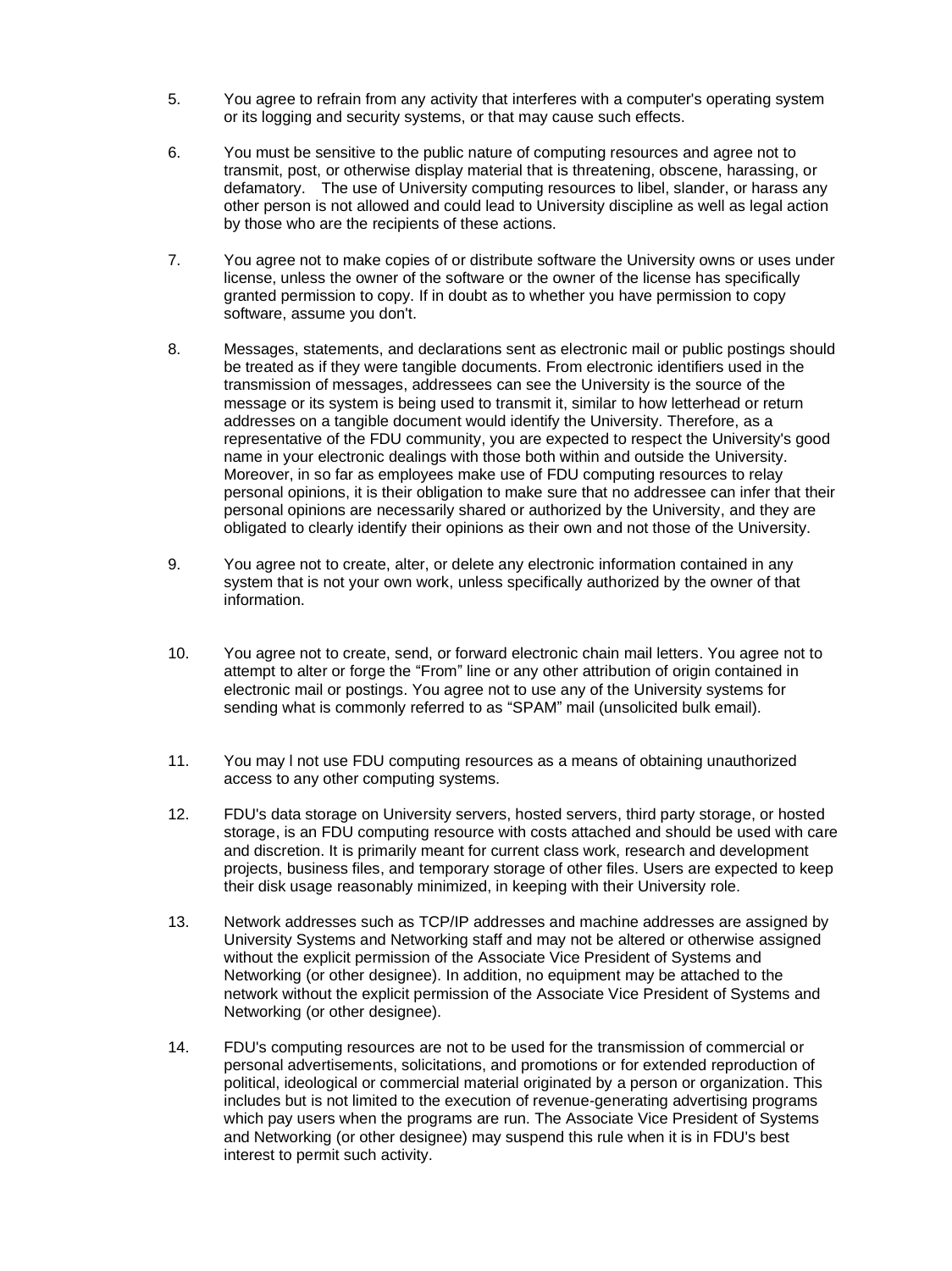- 15. Users may not contract with external Internet services, service providers, or the like without the explicit written approval of the Associate Vice President of Systems (or designee) and Networking and compliance with Finance and Office of General Counsel policies.
- 16. Without the explicit written permission of the Associate Vice President of Systems and Networking (or designee) you agree not to run any of the following protocols or services:
	- A. Port scanners, network monitors or other types of utilities that probe any other computer, be they inside or outside FDU's network.
	- B. Routing or network serving protocols such as RIP, IGRP, OOTP or DHCP on the network.
	- C. Daemons, processes or programs that accept incoming connections, as a server would.
	- D. Streaming media servers or any other server that broadcasts continuous data streams.
- 17. FDU's computing resources, including equipment, network, services, and wiring may not be modified or extended beyond the areas of their intended use.
- 18. Network connections may not be used to provide network access to anyone outside the University community or for any purposes other than those that are in direct support of the academic mission of the University.
- 19. All computers connected to FDU's network must run an operating system and configuration that is supported by its vendor with regard to security patches and updates, as well as antivirus software with current virus definitions. It is the user's responsibility to keep their virus definitions up to date and to apply all critical operating system updates. More information is available at [https://it.fdu.edu](https://it.fdu.edu/) or send questions to help@fdu.edu.
- 20. Users may not alter the operating system or configuration of University owned computers without the explicit written authorization of the Associate Vice President of Systems and Networking (or designee).

## PERSONAL USE

Computing resources are created to support the instructional, research, and administrative activities of the University, and are the property of the University. Personal use of the University's computing resources, except for students enrolled at the University, should be incidental and kept to a minimum. Use of such resources by an employee for other than work-related matters should be reasonable and limited so that it does not prevent the employee from attending to and completing work effectively and efficiently, does not incur additional cost to the University, and does not preclude others with work-related needs from using the resources, including the shared campus and Internet bandwidth.

Department Heads and other administrators may enact additional restrictions to further limit employees' personal use of University computing resources. These restrictions may include but are not limited to: limiting time spent reading or writing personal email or visiting web pages, and limitations on acceptable content due to the possible exposure of screens to other individuals. Human Resources must be consulted, in advance, about any proposed restrictions.

## **SECURITY**

Users should use reasonable available methods to safeguard their data, including regular changes of passwords, and encrypting sensitive data. In the event that files have been corrupted as a result of intrusion, you should notify a system administrator immediately. Please note that FDU's computing resources are not completely secure. It is possible that others will be able to access files by exploiting shortcomings in system security. For this and other reasons, FDU cannot assure confidentiality of files and other transmissions.

The Office of Information Resources and Technology ("OIRT") and each of its departments attempt to provide reasonable security against damage to files stored on FDU's computing resources by filtering all outgoing and incoming electronic mail for viruses and junk mail and making regular backups of systems.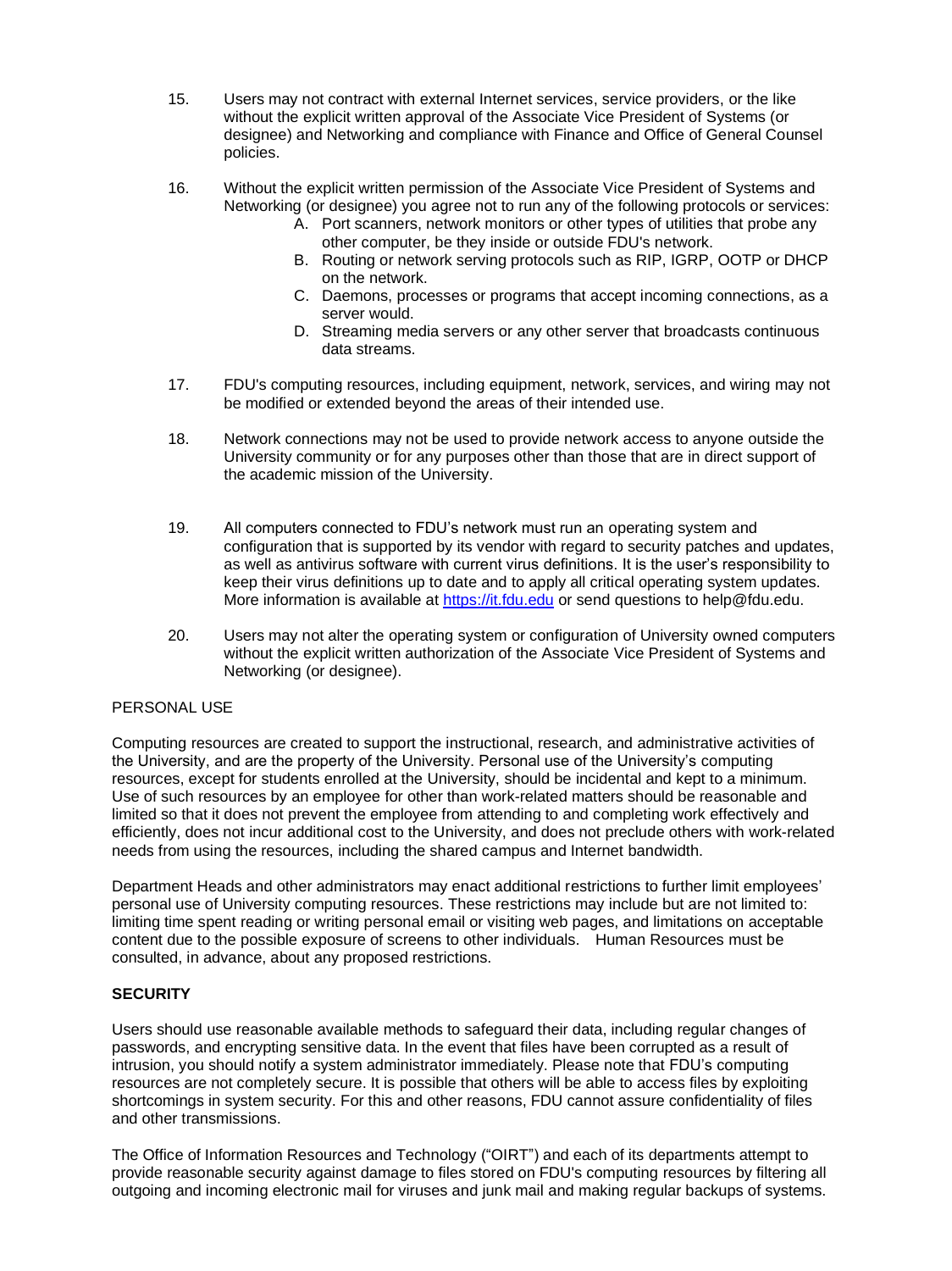In connection with the University's migration to Office 365, the University adopted a policy of retaining copy of each fdu.edu email for three (3) years. This means, regardless of individual user action, the University will maintain a copy of all email traffic for a period of 3 years.

In the event of lost or damaged files, a reasonable attempt will be made to recover the information; however, the University and the University Information Technology staff cannot guarantee recovery of the data or loss of data due to media failure, floods, fires, etc.

OIRT and each of its departments will make reasonable attempts to provide error-free hardware and software on our computing resources, however, it is not possible to guarantee this, and information provided by staff members is not guaranteed to be correct.

#### **PRIVACY**

Users should exercise caution when storing any confidential information in electronic format, because the privacy of such information cannot be guaranteed. User(s) must be aware that any personal files, including e-mail, maintained on University computing resources are University property and are subject to University storage, retrieval, and review. Individuals using FDU computing resources should have no expectation that any information transmitted through or stored on FDU computing resources, whether the information is contained on a computer hard drive, computer disks, University or third party server or in any other manner, will be private. By using FDU computing resources, the user consents to the University's (and its designees', both internal and external) access to their electronic files, documents, and materials stored, transmitted, or otherwise accessible on those resources.

Examples of where the University might access a user's electronic files include system backups, which access all files in a user's account; software upgrades which may require editing startup files in a user's account; diagnostic and trouble-shooting activities, which may, for example, require viewing the address headers of e-mail messages to determine the cause of problems; keystroke monitoring of sessions to determine inappropriate use of the computing facilities; searches in connection with a litigation, threatened litigation, governmental proceeding or investigation; investigation of a possible data breach; investigation of possible breach of University policy, rules, handbooks, or protocols; and other measures to safeguard the University's systems and compliance with laws. These examples are not intended to limit the University's right to access a user's electronic files under circumstances deemed appropriate by the University. In such situation(s), University computer resources in the possession of a user, or otherwise assigned to an individual, may be accessed, reviewed, duplicated, stored, and forwarded by appropriate personnel without the user's permission or knowledge.

Without limitation, because employees are granted access to and use of FDU computing resources to conduct University business, the University reserves the right to access electronic mail messages left on or transmitted through the University's computing resources. Employees should not assume that such messages are private and confidential or that the University or its designated representatives will not have a need to access and review this information.

The Family Education Rights and Privacy Act (FERPA) binds all users who have access to student data and this policy is subject to FERPA requirements. In general, FERPA gives students more control over their educational records, and it prohibits educational institutions from disclosing "personally identifiable information in education records" without the written consent of the student (subject to specified exceptions). To find out specifically what information you may or may not give out and to whom, contact the office of the Vice President for Student Affairs.

#### **POLICY VIOLATIONS**

Policy violations should be reported immediately to any one of the individuals listed in Appendix 1.

Violations of this policy will be addressed as described in the Student, Faculty and/or Employee Handbooks, any relevant contracts, and, if applicable, State and Federal law or regulations. University students and employees who violate this Policy will be met with appropriate disciplinary action, up to and including dismissal, expulsion, or termination from the University. Third parties who violate this Policy may have their relationship with the University terminated and their access to campus restricted. In addition, a user's system privileges can be suspended for a specified time period or revoked and/or a monetary fine may be imposed on those in violation to reimburse the University for the staff time and other costs of investigating and rectifying the violation.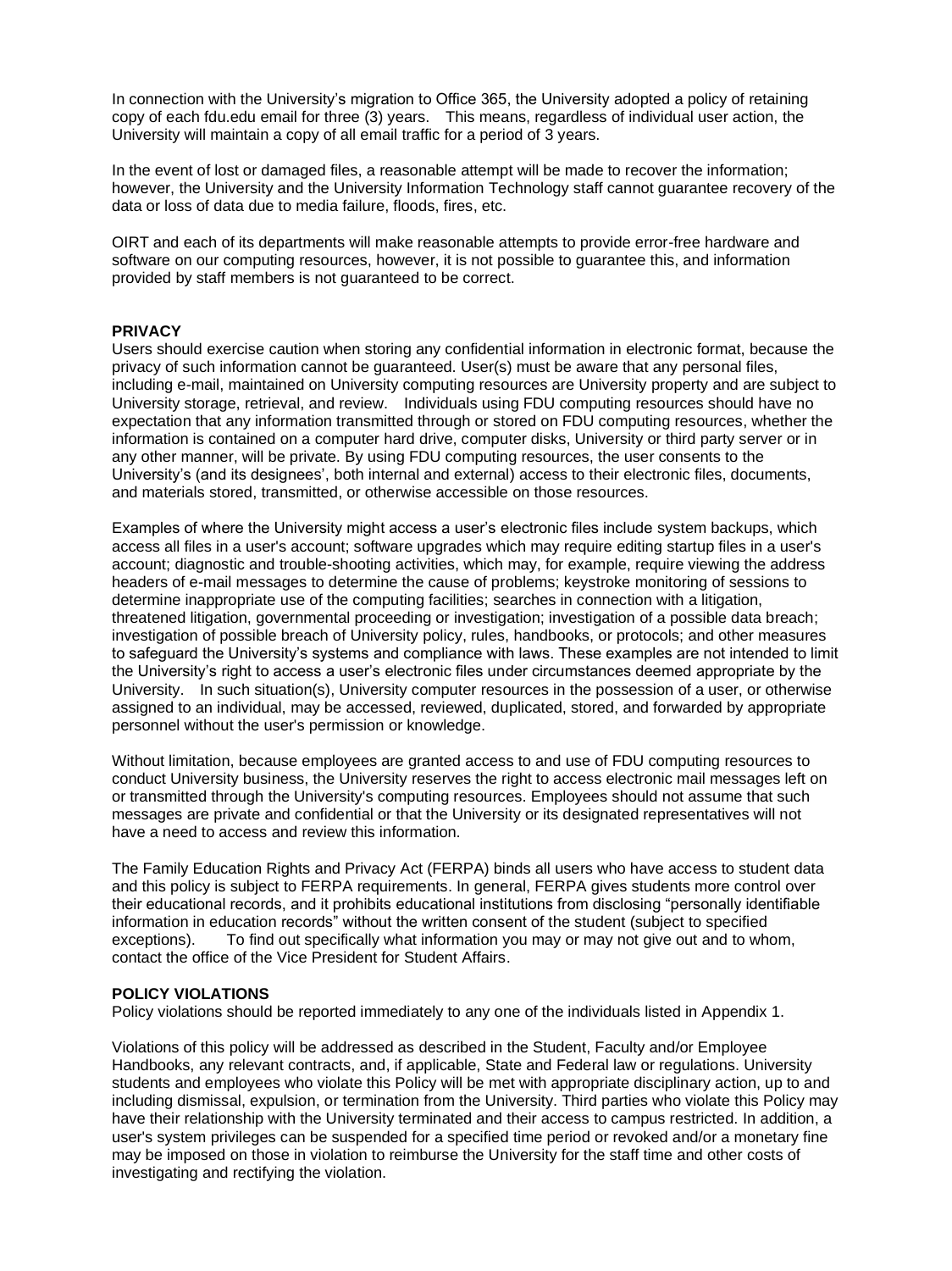The University reserves the right to suspend computing resource privileges while investigating a complaint or troubleshooting a system or network problem.

This policy is subject to revision. Comments and suggestions are welcome and should be sent to Stuart Alper, Associate Vice President of Systems and Networking, mailstop T-BH1-01, or stuper@fdu.edu.

This document is available electronically on [https://IT.FDU.EDU](https://it.fdu.edu/).

It is the user's responsibility to remain informed about the contents of this document.